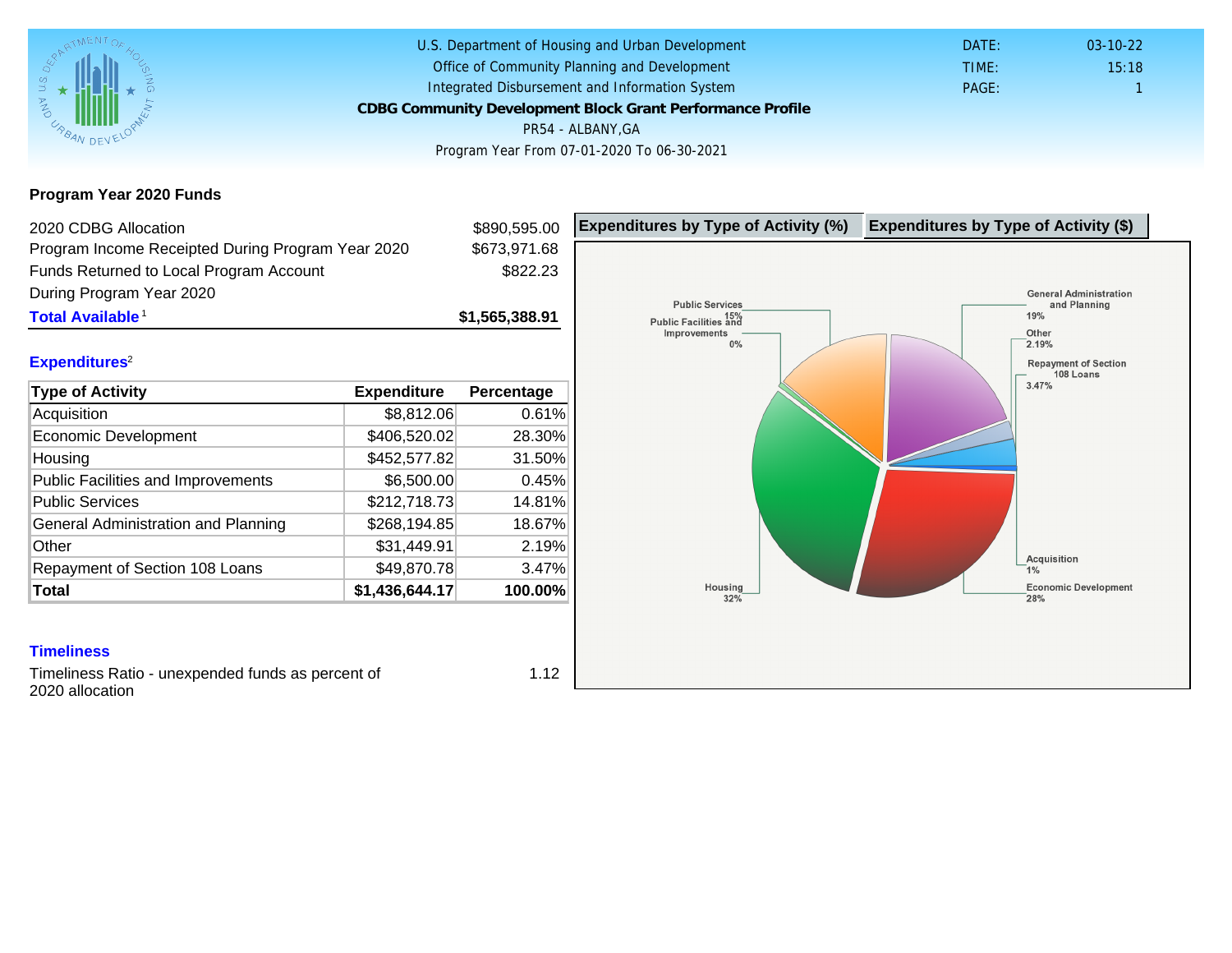## Program Targeting

| 1 - Percentage of Expenditures Assisting Low-<br>and Moderate-Income Persons and Households<br>Either Directly or On an Area Basis <sup>3</sup>                                                                                | 100.00%      |  |
|--------------------------------------------------------------------------------------------------------------------------------------------------------------------------------------------------------------------------------|--------------|--|
| 2 - Percentage of Expenditures That Benefit<br>Low/Mod Income Areas                                                                                                                                                            | 17.62%       |  |
| 3 -Percentage of Expenditures That Aid in The<br>Prevention or Elimination of Slum or Blight                                                                                                                                   | 0.00%        |  |
| 4 - Percentage of Expenditures Addressing<br><b>Urgent Needs</b>                                                                                                                                                               | $0.00\%$     |  |
| 5-Funds Expended in Neighborhood<br>(Community For State) Revitalization Strategy<br>Areas and by Community Development<br>Financial Institution.<br>6 - Percentage of Funds Expended in<br>Neighborhood (Community For State) | \$164,114.07 |  |
| Revitalization Strategy Areas and by Community<br>Development Financial Institution                                                                                                                                            | 14.67%       |  |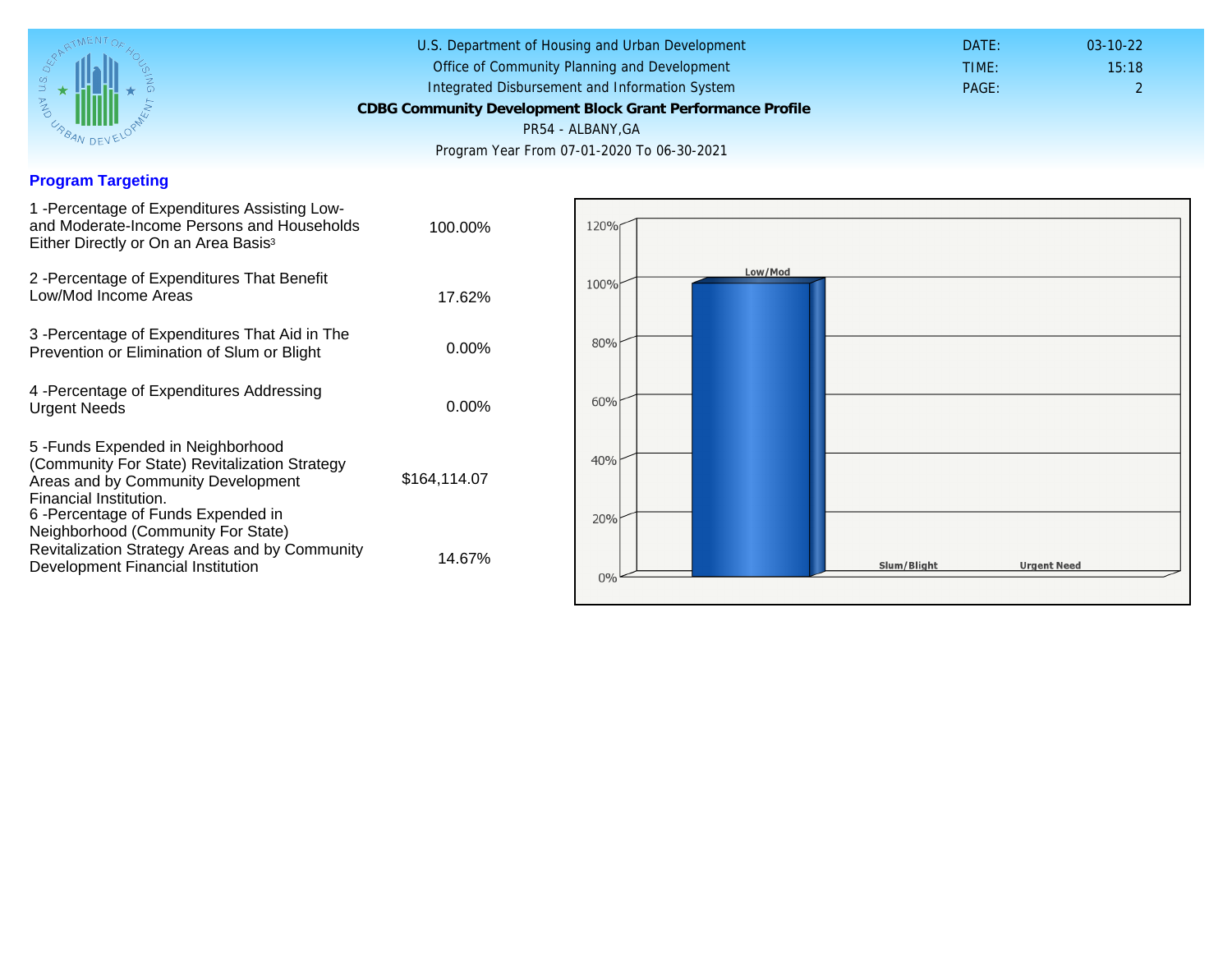# CDBG Beneficiaries by Racial/Ethnic Category <sup>4</sup>

| Race                                              | Total    | Hispanic |
|---------------------------------------------------|----------|----------|
| White                                             | 6.64%    | 73.17%   |
| Black/African American                            | 90.67%   | 2.44%    |
| Asian                                             | 0.00%    | $0.00\%$ |
| IAmerican Indian/Alaskan Native                   | 0.00%    | $0.00\%$ |
| lNative Hawaiian/Other Pacific Islander           | $0.00\%$ | $0.00\%$ |
| American Indian/Alaskan Native & White            | 0.00%    | $0.00\%$ |
| Asian & White                                     | 0.00%    | 0.00%    |
| Black/African American & White                    | 0.18%    | $0.00\%$ |
| Amer. Indian/Alaskan Native & Black/African Amer. | $0.00\%$ | $0.00\%$ |
| <b>Other multi-racial</b>                         | 2.51%    | 24.39%   |
| Asian/Pacific Islander (valid until 03-31-04)     | 0.00%    | 0.00%    |
| Hispanic (valid until 03-31-04)                   | 0.00%    | 0.00%    |

### Income of CDBG Beneficiaries

| Income Level                          | Percentage |  |
|---------------------------------------|------------|--|
| Extremely Low Income (<=30%)          | 58.39%     |  |
| Low Income (30-50%)                   | 26.19%     |  |
| Moderate Income (50-80%)              | 11.84%     |  |
| Total Low and Moderate Income (<=80%) | 96.41%     |  |
| Non Low and Moderate Income (>80%)    | 3.59%      |  |